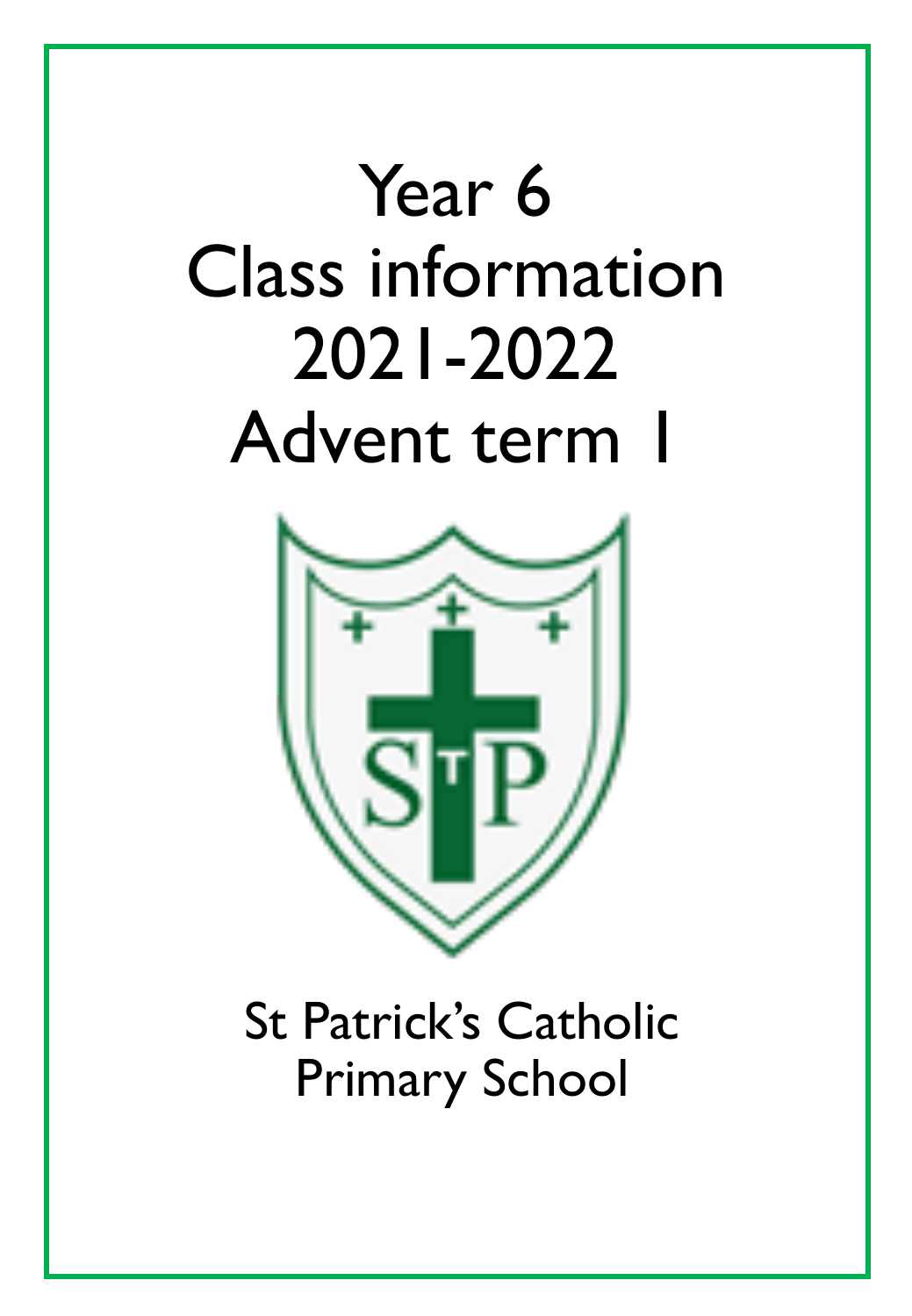# Year 6 Advent Term 1 2021-2022

### **What to bring to school**

- 2 water bottles
- Healthy snack- no chocolate bars or sweets
- Outdoor shoes

### **Staff working in Y6**

Miss Godfrey, Mrs Lewis, Mrs Stevenson, Miss Caudwell and Mrs Pyatt

#### **PE Day**

Your child should wear their PE kit on Monday.

#### **What will we be doing this half term?**

| <b>English</b>                              | <b>Maths</b>                                           | <b>RE</b>                                                                      |  |  |  |
|---------------------------------------------|--------------------------------------------------------|--------------------------------------------------------------------------------|--|--|--|
| Journey to the River<br>Sea by Eva Ibbotson | Place value<br>$\mathbf{I}$ .<br>2.<br>Four operations | Loving<br><b>Vocation and</b><br>2.<br>commitment<br>3.<br><b>Expectations</b> |  |  |  |
| <b>Science</b>                              | Topic                                                  | <b>PE</b>                                                                      |  |  |  |
| <b>Classifying Living</b><br>Things         | South America - The<br><b>Amazon Rainforest</b>        | Hockey                                                                         |  |  |  |

## **English**

Our class text for this half term is 'Journey to the River Sea' by Eva Ibbotson. We will be writing in a range of different style including, diaries, nonchronological reports and narratives.

### **Maths**

This half term we will be focusing on place value, including comparing, ordering and rounding numbers to ten million. Following our place value work, we will begin to develop and build on our understanding of the four operations (addition, subtraction, multiplication and division). This will include revising the methods learned in previous years, as well as learning new methods.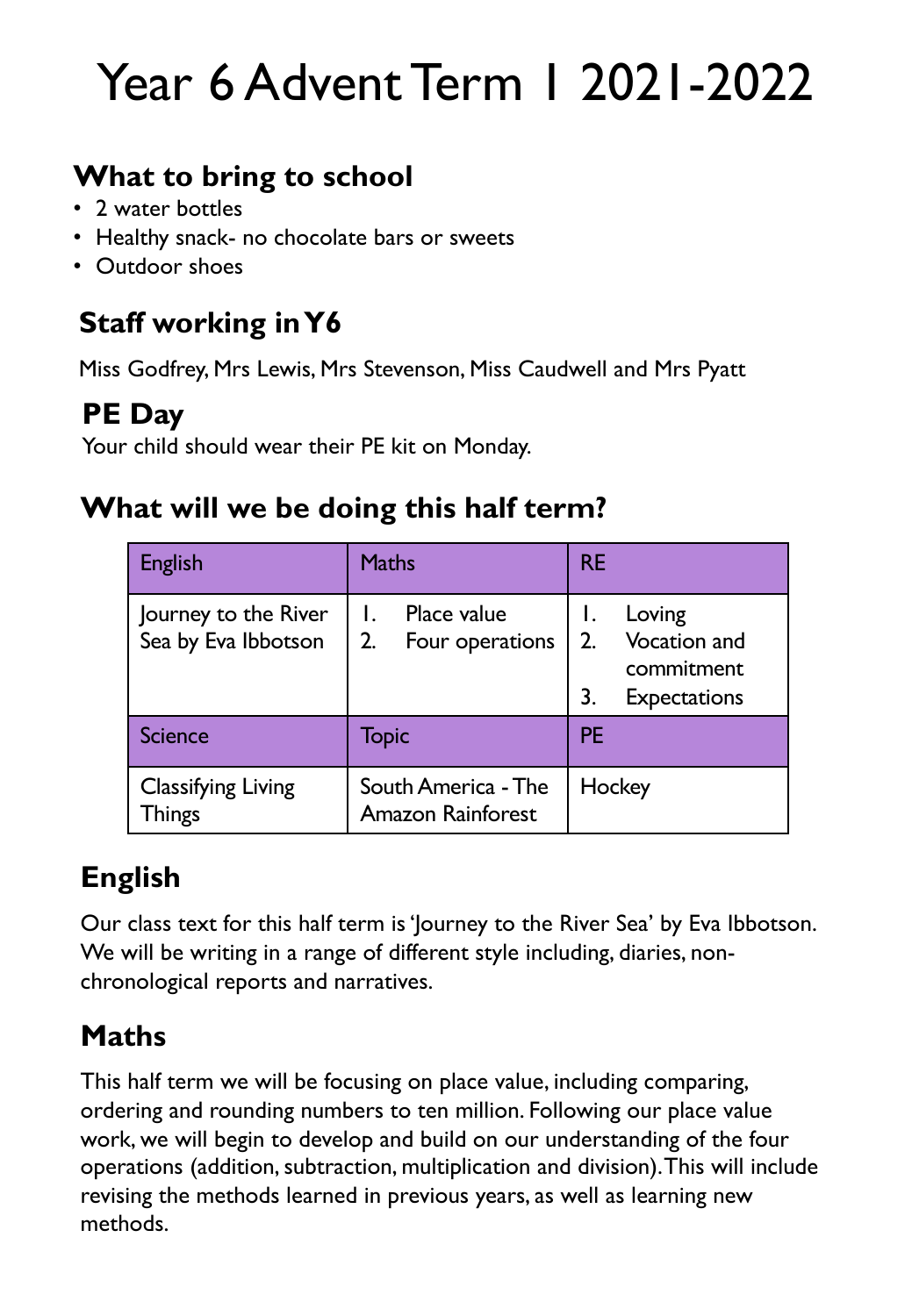# Year 6 Advent Term 1 2021-2022

#### English Vocab

| main clause | subordinate<br>clause | relative<br>clause | expanded<br>noun phrase |
|-------------|-----------------------|--------------------|-------------------------|
| parenthesis | comma                 | brackets           | hyphen                  |
| synonym     | antonym               | past tense         | present tense           |

#### Maths Vocab

| millions | thousands | hundreds       | tens     |
|----------|-----------|----------------|----------|
| ones     | partition | digit          | factor   |
| multiple | prime     | <b>Inverse</b> | estimate |

#### RE topic word

| unconditional | forgiveness | prodigal     | parable     |
|---------------|-------------|--------------|-------------|
| commitment    | vocation    | Ordination   | celibacy    |
| expectation   | Emmanuel    | Annunciation | Incarnation |

#### Science key words

| amphibian | bacteria | bird     | fish    |  |  |
|-----------|----------|----------|---------|--|--|
| fungi     | genus    | insect   | mammal  |  |  |
| microbe   | mushroom | organism | reptile |  |  |

#### Topic key words

| longitude <sup>l</sup> | <b>latitude</b> | climate                    | rainforest                           |
|------------------------|-----------------|----------------------------|--------------------------------------|
| indigenous             | deforestation   | equator                    | river basin                          |
| continent              | river           | <b>Tropic of</b><br>Cancer | <b>Tropic of</b><br><b>Capricorn</b> |